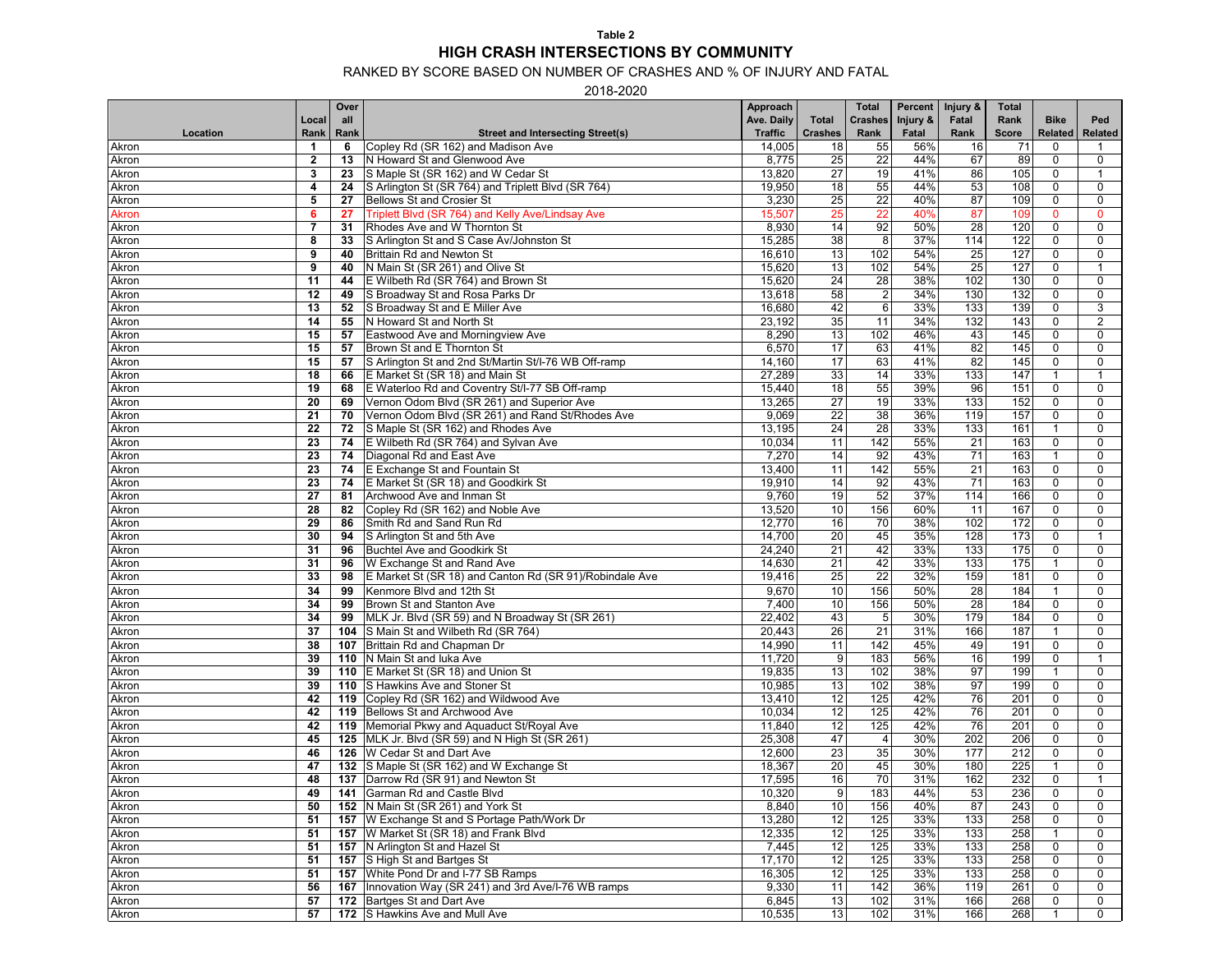#### RANKED BY SCORE BASED ON NUMBER OF CRASHES AND % OF INJURY AND FATAL

2018-2020

|                       |                         | Over |                                                         | Approach       |                 | <b>Total</b>   | Percent  | Injury &        | <b>Total</b> |                |                |
|-----------------------|-------------------------|------|---------------------------------------------------------|----------------|-----------------|----------------|----------|-----------------|--------------|----------------|----------------|
|                       | Local                   | all  |                                                         | Ave. Daily     | <b>Total</b>    | <b>Crashes</b> | Injury & | Fatal           | Rank         | <b>Bike</b>    | Ped            |
| Location              | Rank                    | Rank | <b>Street and Intersecting Street(s)</b>                | <b>Traffic</b> | <b>Crashes</b>  | Rank           | Fatal    | Rank            | <b>Score</b> | <b>Related</b> | <b>Related</b> |
| Akron                 | 57                      |      | 172 Kelly Ave and Archwood Ave                          | 11,760         | 13              | 102            | 31%      | 166             | 268          | $\mathbf 0$    | 0              |
| Akron                 | 60                      |      | 181 W Market St (SR 18) and Bryden Dr                   | 21,900         | 9               | 183            | 33%      | 133             | 316          | 0              | $\mathbf{1}$   |
| Akron                 | 61                      |      | <b>186</b> W Market St (SR 18) and Rhodes Ave           | 16,230         | 10              | 156            | 30%      | 180             | 336          | 0              | 0              |
| Akron                 | 61                      |      | 186 Manchester Rd (SR 93) and I-277 EB On-ramp          | 19,730         | $\overline{10}$ | 156            | 30%      | 180             | 336          | $\pmb{0}$      | $\mathbf 0$    |
| <b>Akron</b>          | 61                      |      | <b>186</b> S Arlington St and Lovers Lane               | 15,950         | 10              | 156            | 30%      | 180             | 336          | $\mathbf 0$    | $\mathbf{0}$   |
| Akron                 | 61                      |      | 186 E Wilbeth Rd (SR 764) and S Firestone Blvd          | 9,830          | 10              | 156            | 30%      | 180             | 336          | $\mathbf 0$    | $\mathbf 0$    |
| Akron                 | 61                      |      | <b>186</b> East Ave and Battles Ave/Anna Ave            | 10,170         | 10              | 156            | 30%      | 180             | 336          | $\mathbf 0$    | $\mathbf{1}$   |
| Akron                 | 61                      |      | 186 Merriman Rd and Weathervane Lane                    | 19,500         | 10              | 156            | 30%      | 180             | 336          | $\mathbf 0$    | 0              |
| Akron                 | 61                      |      | 186 Darrow Rd (SR 91) and Eastlawn St                   | 19,760         | 10              | 156            | 30%      | 180             | 336          | $\pmb{0}$      | $\mathbf 0$    |
|                       | 61                      |      |                                                         | 17,190         | 10              | 156            | 30%      | 180             | 336          | $\mathbf 0$    | $\overline{2}$ |
| Akron                 |                         |      | 186 E Exchange St and Arc Dr                            |                |                 |                |          |                 |              |                |                |
|                       |                         |      |                                                         |                |                 |                |          |                 |              |                |                |
| Barberton             | 1                       | 44   | Wooster Rd N and Wooster Rd W/Robinson Ave              | 16,623         | 23              | 35             | 39%      | 95              | 130          | 0              | 0              |
| Barberton             | $\mathbf{2}$            | 57   | W Hopocan Ave and 15th St NW                            | 7,000          | 13              | 102            | 46%      | 43              | 145          | $\mathbf 1$    | $\mathbf 0$    |
| Barberton             | 3                       | 85   | Wooster Rd W and 31st St                                | 21,810         | 34              | 13             | 32%      | 157             | 170          | $\pmb{0}$      | 2              |
| Barberton             | $\overline{\mathbf{4}}$ | 110  | Wooster Rd W and 6th St NW                              | 12,000         | 9               | 183            | 56%      | 16              | 199          | $\mathbf 0$    | $\mathbf 0$    |
| Barberton             | 5                       | 141  | Wooster Rd N and Oakwood St                             | 18,820         | 9               | 183            | 44%      | 53              | 236          | 0              | $\mathbf 0$    |
| Barberton             | 6                       |      | 172 Wooster Rd N and Burt St                            | 11,360         | 13              | 102            | 31%      | 166             | 268          | $\mathbf 0$    | 0              |
|                       |                         |      |                                                         |                |                 |                |          |                 |              |                |                |
| <b>Boston Heights</b> | 1                       | 107  | Hines Hill Rd and SR 8 SB Off Ramp/Dean Memorial Pkwy   | 8,270          | 11              | 142            | 45%      | 49              | 191          | 0              | 0              |
| <b>Boston Heights</b> | $\mathbf{2}$            |      | 128   SR 303 and SR 8 NB Off Ramp                       | 20,971         | 19              | 52             | 32%      | 161             | 213          | $\mathbf{1}$   | $\mathbf 0$    |
|                       |                         |      |                                                         |                |                 |                |          |                 |              |                |                |
| Cuyahoga Falls        | 1                       | 21   | Riverview Rd and Ira Rd                                 | 5,266          | 17              | 63             | 47%      | 36              | 99           | 0              | 0              |
| Cuyahoga Falls        | $\mathbf{2}$            | 24   | Broad Blvd and 2nd St                                   | 19,720         | 18              | 55             | 44%      | 53              | 108          | $\mathbf 0$    | $\mathbf 0$    |
| Cuyahoga Falls        | 3                       | 36   | State Rd and Valley Rd                                  | 18,765         | 15              | 86             | 47%      | 39              | 125          | $\mathbf 0$    |                |
| Cuyahoga Falls        | 4                       | 74   | Howe Ave and Cliffside Dr                               | 24,955         | 11              | 142            | 55%      | 21              | 163          | $\mathbf 0$    | $\mathbf 0$    |
| Cuyahoga Falls        | 5                       | 82   | Portage Trail and 3rd St                                | 22,750         | 10              | 156            | 60%      | 11              | 167          | $\mathbf 0$    | $\mathbf{1}$   |
| Cuyahoga Falls        | 6                       | 94   | State Rd and Broad Blvd                                 | 22,010         | $\overline{20}$ | 45             | 35%      | 128             | 173          | $\pmb{0}$      | $\mathbf 0$    |
| Cuyahoga Falls        | $\overline{7}$          | 103  | Portage Trail and 2nd St                                | 29,350         | 36              | 10             | 31%      | 176             | 186          | $\mathbf{1}$   | 0              |
| Cuyahoga Falls        | 8                       |      | 106 Broad Blvd and Front St                             | 12,473         | 17              | 63             | 35%      | 127             | 190          | $\mathbf{1}$   | $\mathbf{1}$   |
| Cuyahoga Falls        | 9                       | 107  | Graham Rd and Lillis Dr                                 | 10,160         | 11              | 142            | 45%      | 49              | 191          | $\pmb{0}$      | $\mathbf 0$    |
| Cuyahoga Falls        | 10                      | 141  | Broad Blvd and 4th St                                   | 16,700         | 9               | 183            | 44%      | 53              | 236          | $\mathbf 0$    | $\mathbf 0$    |
| Cuyahoga Falls        | 11                      | 167  | Portage Trail and 13th St (W Jct)                       | 15,390         | 11              | 142            | 36%      | 119             | 261          | $\overline{1}$ | $\mathbf 0$    |
|                       |                         |      |                                                         |                |                 |                |          |                 |              |                |                |
| Fairlawn              | $\mathbf{1}$            | 21   | S Miller Rd and Chamberlain Rd                          | 14,970         | 17              | 63             | 47%      | 36              | 99           | $\mathbf 0$    | $\mathbf 0$    |
|                       |                         | 50   | W Market St (SR 18) and Smith Rd                        | 24,604         | 30              | 17             | 37%      | 117             | 134          | $\mathbf 0$    | $\mathbf 0$    |
| Fairlawn              | $\mathbf{2}$            |      |                                                         |                | 32              |                | 34%      |                 |              |                |                |
| Fairlawn              | 3                       | 65   | S Miller Rd and Ridgewood Rd / I-77 Ramps               | 28,552         |                 | 15             |          | 131             | 146          | $\mathbf 0$    | $\mathbf 0$    |
| Fairlawn              | 4                       | 86   | W Market St (SR 18) and Hampshire Rd                    | 17,540         | 16              | 70             | 38%      | 102             | 172          | $\pmb{0}$      | 0              |
| Fairlawn              | 4                       | 86   | Cleveland Massillon Rd and Elgin Rd/Rosemont Blvd       | 16,515         | 16              | 70             | 38%      | 102             | 172          | $\pmb{0}$      | $\mathbf 0$    |
| Fairlawn              | 6                       | 132  | Cleveland Massillon Rd and Brookwall Dr                 | 22,105         | 20              | 45             | 30%      | 180             | 225          | $\pmb{0}$      | 0              |
| Fairlawn              | 7                       | 137  | Brookmont Dr and Brookwall Dr                           | 6,020          | 16              | 70             | 31%      | 162             | 232          | 0              | 0              |
| Fairlawn              | 8                       |      | 186 Smith Rd and Bath Hills Blvd/Corunna Ave            | 13,870         | 10              | 156            | 30%      | 180             | 336          | $\pmb{0}$      | $\mathbf 0$    |
|                       |                         |      |                                                         |                |                 |                |          |                 |              |                |                |
| Green                 | $\mathbf{1}$            | 44   | Massillon Rd (SR 241) and E Turkeyfoot Lake Rd (SR 619) | 23,098         | 24              | 28             | 38%      | 102             | 130          | 0              | 0              |
| Green                 | $\mathbf{2}$            | 55   | S Arlington Rd and Nimisila Rd                          | 5,470          | 11              | 142            | 73%      | $\mathbf{1}$    | 143          | $\mathbf 0$    | 0              |
| Green                 | 3                       | 82   | S Arlington Rd and Arlington Ridge                      | 22,860         | 41              | $\overline{7}$ | 32%      | 160             | 167          | $\mathbf 0$    | $\mathbf{1}$   |
| Green                 | 4                       | 99   | Massillon Rd (SR 241) and Graybill Rd                   | 20,639         | 10              | 156            | 50%      | $\overline{28}$ | 184          | $\pmb{0}$      | 0              |
| Green                 | 5                       |      | 105 S Arlington Rd and Boettler Rd                      | 18,685         | 18              | 55             | 33%      | 133             | 188          | $\pmb{0}$      | 0              |
| Green                 | 6                       |      | 110 E Turkeyfoot Lake Rd (SR 619) and Cottage Grove Rd  | 22,625         | 13              | 102            | 38%      | 97              | 199          | 0              | 0              |
| Green                 | 7                       |      | 141 Mayfair Rd and Wise Rd                              | 19,740         | 9               | 183            | 44%      | 53              | 236          | 0              | 0              |
| Green                 | 7                       |      | 141 S Arlington Rd and Greensburg Rd                    | 28,390         | $\overline{9}$  | 183            | 44%      | 53              | 236          | 0              | 0              |
| Green                 | 9                       |      | 186 S Arlington Rd and Interstate Pkwy                  | 19,000         | $\overline{10}$ | 156            | 30%      | 180             | 336          | $\mathbf 0$    | 0              |
| Green                 | 9                       |      | 186 Graybill Rd and Mayfair Rd                          | 9,770          | $\overline{10}$ | 156            | 30%      | 180             | 336          | $\mathbf 0$    | 0              |
|                       |                         |      |                                                         |                |                 |                |          |                 |              |                |                |
| Hudson                | 1                       | 19   | Darrow Rd (SR 91) and Terex Rd                          | 25,550         | 35              | 11             | 40%      | 87              | 98           | 0              | 0              |
| Hudson                | $\mathbf{2}$            | 31   | Middleton Rd and Stow Rd                                | 9,399          | 14              | 92             | 50%      | $\overline{28}$ | 120          | $\pmb{0}$      | 0              |
| Hudson                | 3                       |      | 119 Darrow Rd (SR 91) and Barlow Rd                     | 28,552         | 12              | 125            | 42%      | 76              | 201          | 0              | 0              |
| Hudson                | 4                       |      | 172 Hudson Dr and Terex Rd                              | 13,820         | 13              | 102            | 31%      | 166             | 268          | $\pmb{0}$      | 0              |
| Hudson                | 5                       |      | 181 E Streetsboro Rd (SR 303) and Oviatt St             | 9,700          | 9               | 183            | 33%      | $\boxed{133}$   | 316          | $\pmb{0}$      | 0              |
|                       |                         |      |                                                         |                |                 |                |          |                 |              |                |                |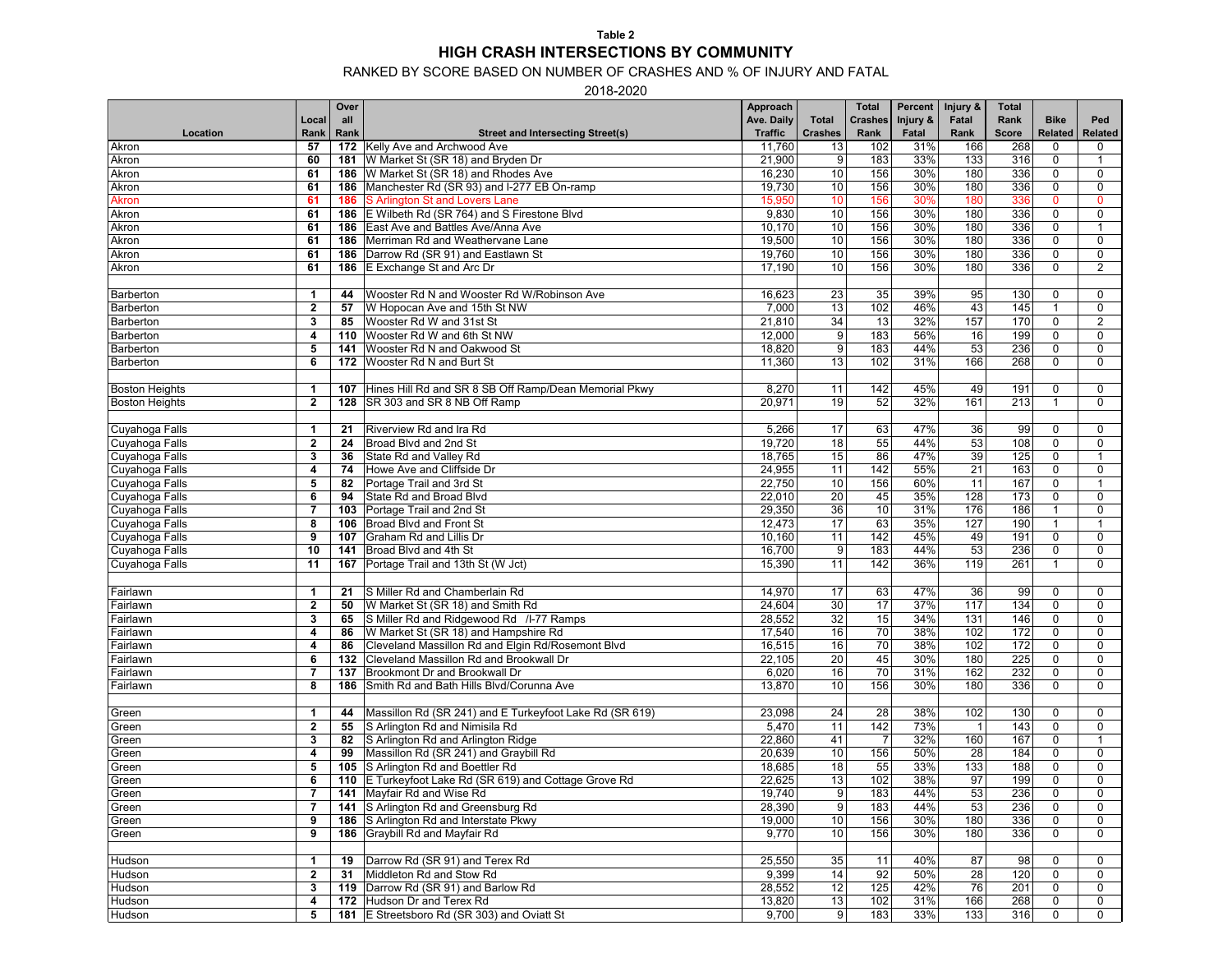### RANKED BY SCORE BASED ON NUMBER OF CRASHES AND % OF INJURY AND FATAL

2018-2020

|                             |                         | Over           |                                                     | Approach       |                | <b>Total</b>    | Percent  | Injury &        | <b>Total</b> |              |                |
|-----------------------------|-------------------------|----------------|-----------------------------------------------------|----------------|----------------|-----------------|----------|-----------------|--------------|--------------|----------------|
|                             | Local                   | all            |                                                     | Ave. Daily     | <b>Total</b>   | <b>Crashes</b>  | Injury & | Fatal           | Rank         | <b>Bike</b>  | Ped            |
| Location                    | Rank                    | Rank           | <b>Street and Intersecting Street(s)</b>            | <b>Traffic</b> | <b>Crashes</b> | Rank            | Fatal    | Rank            | <b>Score</b> | Related      | <b>Related</b> |
|                             |                         |                |                                                     |                |                |                 |          |                 |              |              |                |
| Kent                        | 1                       | 17             | SR 261 and Franklin Ave/Sunnybrook Rd               | 10,762         | 15             | 86              | 60%      | 11              | 97           | 0            | 0              |
| Kent                        | $\mathbf{2}$            | 52             | SR 261 and Mogadore Rd                              | 14,930         | 16             | 70              | 44%      | 69              | 139          | $\mathbf 0$  | $\mathbf 0$    |
| Kent                        | 3                       | 57             | E Main St and Depeyster St                          | 8,900          | 13             | 102             | 46%      | 43              | 145          | $\Omega$     | $\mathbf{2}$   |
| Kent                        | 4                       | 74             | S Water St (SR 43) and Beryl Dr                     | 17,992         | 14             | 92              | 43%      | 71              | 163          | $\Omega$     | $\mathbf 0$    |
| Kent                        | 5                       | 157            | W Summit St and Franklin Ave                        | 11,615         | 12             | 125             | 33%      | 133             | 258          | 0            | $\mathbf 0$    |
|                             | 6                       |                |                                                     | 16,325         |                | 142             | 36%      | 119             | 261          | $\mathbf 0$  | 0              |
| Kent                        |                         |                | 167 Gougler Ave (SR 43) and River (SR 43)/W Main St |                | 11             |                 |          |                 |              |              |                |
| Kent                        | $\overline{7}$          |                | 172 Mantua St (SR 43) and W Main St                 | 11,570         | 13             | 102             | 31%      | 166             | 268          | $\mathbf 0$  | 0              |
| Kent                        | 8                       | 186            | Fairchild Ave and N Water St                        | 21,962         | 10             | 156             | 30%      | 180             | 336          | $\mathbf 0$  | $\mathbf 0$    |
| Kent                        | 8                       |                | 186 Summit St and Janik Dr/Morris Rd                | 12,325         | 10             | 156             | 30%      | 180             | 336          | $\mathbf 0$  | $\mathbf{1}$   |
|                             |                         |                |                                                     |                |                |                 |          |                 |              |              |                |
| _akemore                    | 1                       | 157            | <b>Canton Rd and Sanitarium Rd</b>                  | 12,615         | 12             | 125             | 33%      | 133             | 258          | $\mathbf{0}$ |                |
|                             |                         |                |                                                     |                |                |                 |          |                 |              |              |                |
| Macedonia                   | 1                       |                | 186 E Aurora Rd (SR 82) and Crow Rd/Park Rd         | 15,790         | 10             | 156             | 30%      | 180             | 336          | $\mathbf 0$  | $\mathbf 0$    |
|                             |                         |                |                                                     |                |                |                 |          |                 |              |              |                |
| Norton                      | 1                       | 7              | SR 585 and Eastern Rd                               | 17,404         | 24             | 28              | 46%      | 48              | 76           | 0            | $\mathbf 0$    |
| Norton                      | $\overline{2}$          | 15             | Wadsworth Rd (SR 261) and S Hametown Rd             | 7,354          | 14             | 92              | 71%      | $\sqrt{2}$      | 94           | $\mathbf 0$  | $\mathbf 0$    |
| Norton                      | $\mathbf{2}$            | 15             | Cleveland Massillon Rd and Eastern Rd               | 7,182          | 14             | 92              | 71%      | $\overline{2}$  | 94           | $\mathbf 0$  | $\mathbf 0$    |
| Norton                      | 4                       | 44             | SR 21 and Eastern Rd                                | 21,130         | 24             | 28              | 38%      | 102             | 130          | 0            | $\mathbf{1}$   |
| Norton                      | $\overline{\mathbf{5}}$ |                | 186 Wadsworth Rd (SR 261) and Medina Line Rd        | 12,190         | 10             | 156             | 30%      | 180             | 336          | $\mathbf 0$  | $\mathbf 0$    |
|                             |                         |                |                                                     |                |                |                 |          |                 |              |              |                |
|                             |                         |                |                                                     |                |                |                 |          |                 |              |              |                |
| Portage Co-Deerfield Twp    | 1                       | $\mathbf 1$    | US 224 and SR 225                                   | 8,338          | 25             | 22              | 60%      | 11              | 33           | 0            | $\mathbf 0$    |
| Portage Co-Mantua Twp       | $\overline{2}$          | 3              | SR 82 and Mantua Center Rd                          | 10,720         | 18             | 55              | 61%      | 9               | 64           | 0            | $\mathbf 0$    |
| Portage Co-Ravenna Twp      | $\mathbf{2}$            | 3              | SR 14 and Cleveland Rd                              | 8,755          | 18             | 55              | 61%      | 9               | 64           | 0            | 0              |
| Portage Co-Hiram Twp        | 4                       | 5              | SR 88 and SR 305                                    | 4,743          | 22             | 38              | 50%      | 28              | 66           | 0            | $\mathbf 0$    |
| Portage Co-Ravenna Twp      | 5                       | 8              | SR 14 and Infirmary Rd                              | 7,650          | 16             | 70              | 63%      | $\overline{7}$  | 77           | $\Omega$     | $\mathbf 0$    |
| Portage Co-Mantua Twp       | 6                       | 9              | Diagonal Rd and Mennonite Rd                        | 4,800          | 17             | 63              | 59%      | 15              | 78           | $\Omega$     | $\mathbf 0$    |
| Portage Co-Suffield Twp     | $\overline{7}$          | 11             | US 224 and Portage Line Rd (SR 532)                 | 19,400         | 19             | 52              | 47%      | 35              | 87           | $\mathbf 0$  | $\mathbf 0$    |
| Portage Co-Brimfield Twp    | 8                       | 13             | SR 43 and E Howe Rd                                 | 20,970         | 25             | 22              | 44%      | 67              | 89           | $\mathbf{0}$ | $\mathbf 0$    |
| Portage Co-Mantua Twp       | 9                       | 17             | SR 82 and Chamberlain Rd                            | 7,650          | 14             | 92              | 64%      | $\sqrt{5}$      | 97           | $\mathbf 0$  | $\mathbf 0$    |
| Portage Co-Brimfield Twp    | 10                      | 24             | SR 43 and Old Forge Rd                              | 12,350         | 18             | 55              | 44%      | 53              | 108          | 0            | 0              |
| Portage Co-Suffield Twp     | 11                      | 30             | US 224 and SR 43                                    | 14,150         | 21             | 42              | 43%      | 71              | 113          | $\mathbf 0$  | $\mathbf 0$    |
| Portage Co-Ravenna Twp      | 12                      | 36             | SR 59 and Brady Lake Rd/Hoover Rd                   | 19,170         | 15             | 86              | 47%      | 39              | 125          | 0            | 0              |
| Portage Co-Suffield Twp     | 12                      | 36             | SR 43 and Randolph Rd                               | 10,238         | 15             | 86              | 47%      | 39              | 125          | $\pmb{0}$    | 0              |
| Portage Co-Rootstown Twp    | 14                      | 50             | SR 5/44 and Lynn Rd                                 | 11,842         | 30             | 17              | 37%      | 117             | 134          | $\Omega$     | $\mathbf 0$    |
| Portage Co-Rootstown Twp    | 15                      | 52             | SR 44 and Tallmadge Rd                              | 13,865         | 16             | 70              | 44%      | 69              | 139          | $\mathbf 0$  | $\mathbf 0$    |
| Portage Co-Franklin Twp     | 16                      | 57             | SR 59 and Rhodes Rd/Ashton Ln                       | 18,497         | 13             | 102             | 46%      | 43              | 145          | $\mathbf 0$  | $\mathbf 0$    |
|                             | 17                      |                |                                                     | 11,080         | 11             | 142             | 64%      | 6               | 148          | 0            | 0              |
| Portage Co-Suffield Twp     |                         | 67             | Waterloo Rd and Portage Line Rd                     |                |                |                 |          |                 |              |              |                |
| Portage Co-Franklin Twp     | 18                      | 74             | SR 59 and Apple Blossom Dr                          | 14,570         | 11             | 142             | 55%      | $\overline{21}$ | 163          | $\pmb{0}$    | $\mathbf{1}$   |
| Portage Co-Atwater Twp      | 19                      |                | 110   SR 14 and Alliance Rd                         | 10,350         | 9              | 183             | 56%      | 16              | 199          | $\mathbf 0$  | $\mathbf 0$    |
| Portage Co-Rootstown Twp    | 19                      |                | 110   SR 5/44 and Sandy Lake Rd                     | 7,733          | 9              | 183             | 56%      | 16              | 199          | 0            | 0              |
| Portage Co-Brimfield Twp    | 21                      |                | 126 SR 43 and Tallmadge Rd                          | 19,640         | 23             | 35              | 30%      | 177             | 212          | $\mathbf{0}$ |                |
| Portage Co-Suffield Twp     | 22                      |                | 141 Randolph Rd and Martin Rd                       | 6,730          | 9              | 183             | 44%      | 53              | 236          | $\mathbf 0$  | $\mathbf 0$    |
| Portage Co-Franklin Twp     | 23                      |                | 152   SR 59 and 6th Ave                             | 20,834         | 10             | 156             | 40%      | 87              | 243          | $\Omega$     | $\mathbf 0$    |
| Portage Co-Rootstown Twp    | 23                      |                | 152 S Prospect St and Sandy Lake Rd                 | 10,460         | 10             | 156             | 40%      | 87              | 243          | $\mathbf 0$  | 0              |
| Portage Co-Brimfield Twp    | 25                      |                | 157 Old Forge Rd and Mogadore Rd                    | 4,280          | 12             | 125             | 33%      | 133             | 258          | $\mathbf 0$  | $\mathbf 0$    |
| Portage Co-Mantua Twp       | 25                      |                | 157 SR 44 and Pioneer Trail                         | 8,140          | 12             | 125             | 33%      | 133             | 258          | $\mathbf 0$  | $\mathbf 0$    |
| Portage Co-Shalersville Twp | 27                      |                | <b>172 SR 44 and SR 303</b>                         | 11,833         | 13             | 102             | 31%      | 166             | 268          | $\mathbf 0$  | $\mathbf 0$    |
| Portage Co-Atwater Twp      | $\overline{28}$         |                | 181   US 224 and SR 183 (N Jct)                     | 8,570          | 9 <sup>1</sup> | 183             | 33%      | 133             | 316          | $\Omega$     | 0              |
|                             |                         |                |                                                     |                |                |                 |          |                 |              |              |                |
| Ravenna                     | $\mathbf{1}$            | $\overline{2}$ | SR 14 and SR 44/N Chestnut St                       | 22,175         | 32             | 15              | 47%      | 38              | 53           | $\mathbf 0$  | $\mathbf{1}$   |
| Ravenna                     | $\mathbf{2}$            | 72             | SR 14/44 and N Freedom St (SR 88)                   | 21,190         | 24             | $\overline{28}$ | 33%      | 133             | 161          | 0            | 0              |
| Ravenna                     | 3                       | 86             | N Chestnut St and Loomis Pkwy                       | 9,410          | 16             | 70              | 38%      | 102             | 172          | $\Omega$     | 0              |
| Ravenna                     | 4                       |                | 119 N Chestnut St and Highland Ave                  | 9,050          | 12             | 125             | 42%      | 76              | 201          | $\pmb{0}$    | 0              |
| Ravenna                     | 5                       |                | 152 E Main St (SR 59) and Linden St                 | 17,150         | 10             | 156             | 40%      | 87              | 243          | $\pmb{0}$    | 0              |
| Ravenna                     | 6                       |                | 186   W Main St (SR 59) and Diamond St              | 15,560         | 10             | 156             | 30%      | 180             | 336          | 0            | 0              |
|                             |                         |                |                                                     |                |                |                 |          |                 |              |              |                |
|                             | $\mathbf{1}$            |                | Kent Rd (SR 59) and Darrow Rd (SR 91)               | 22,175         | 22             | 38              | 41%      | 85              |              |              | $\mathbf 0$    |
| Stow                        |                         | 35             |                                                     |                |                |                 |          |                 | 123          | $\mathbf{1}$ |                |